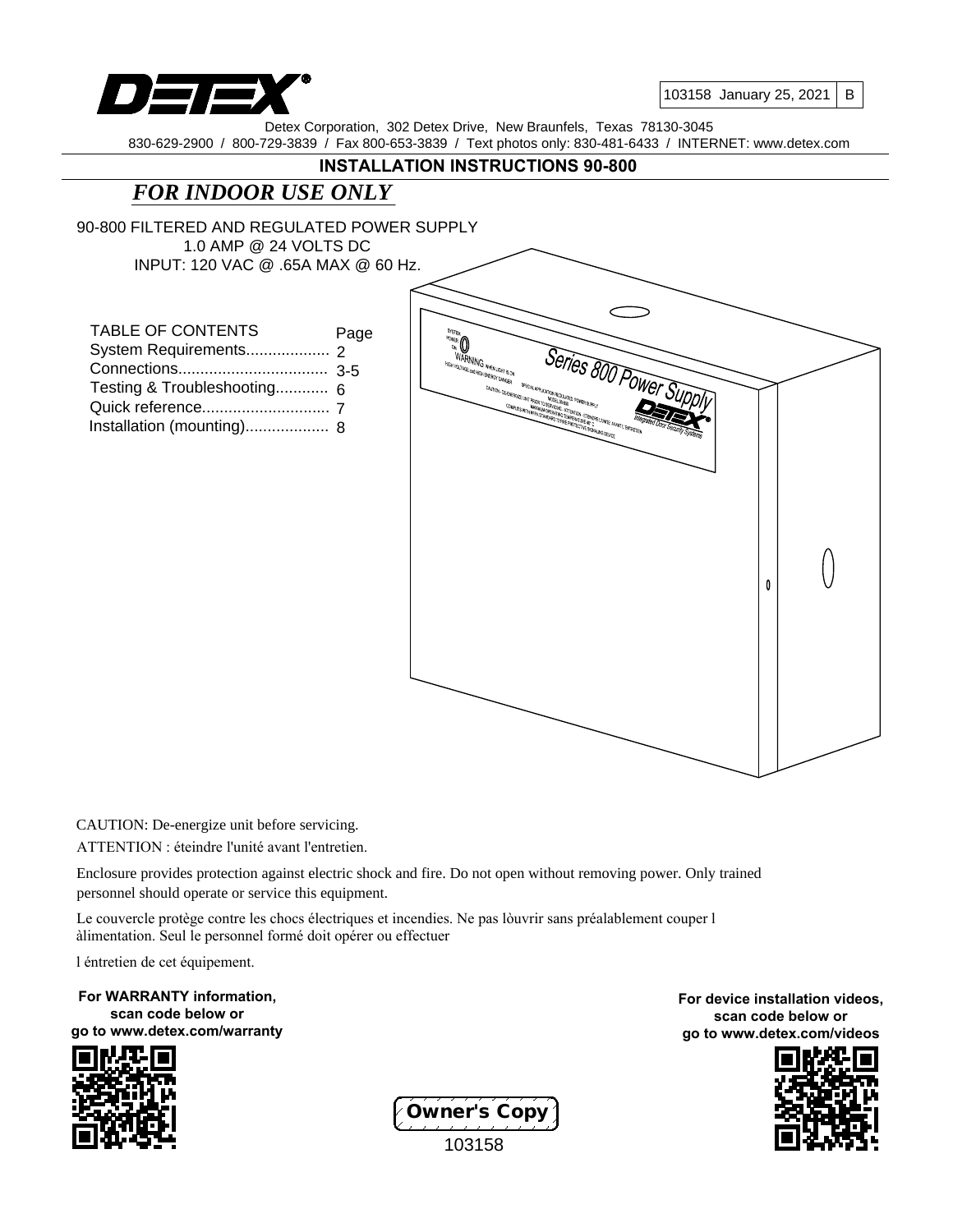# DETEX Model 90-800 Filtered Regulated Power Supply Connection Diagram and Instructions

The 90-800 is a regulated and filtered power supply. It has an output voltage of 24 volts DC.

Refer to the drawing of the power supply (Figure 1) for connections and adjustments. All connections and adjustment should be made with the power supply de-energized **AND** main power switch (item 3) in the OFF position.

Wiring between the fire control panel and fire loop input to this power supply must be configured for fail safe operation.

The Detex 90-800 control which is intended for indoor use will function as intended when energized from rated voltage and connected to maximum load at the test voltage with its related equipment at variable ambient temperatures of  $0^\circ$  to  $49^\circ$ C (32° and 120°f). It will also perform as designed during and after an exposure of 24 hours to air having a relative humidity of 85 plus or minus 5 percent and a temperature of 30 plus or minus  $2^{\circ}$ C.

Based on UL294 section 8, Performance Level Definitions for Access Control, Detex's 90-800 control feature level definitions are as follows:

Destructive attack: Level 1. Line security: Level 1. Endurance: Level 1. Standby power: Level 1. Single point locking device with key locks: N/A.

This unit is intended to operate with door hardware devices. Refer to device instructions for additional details on connections and grounding requirements.



Make all connections per NFPA guidelines. High and low voltage must use seperate knockouts and use either conduit or cable clamps.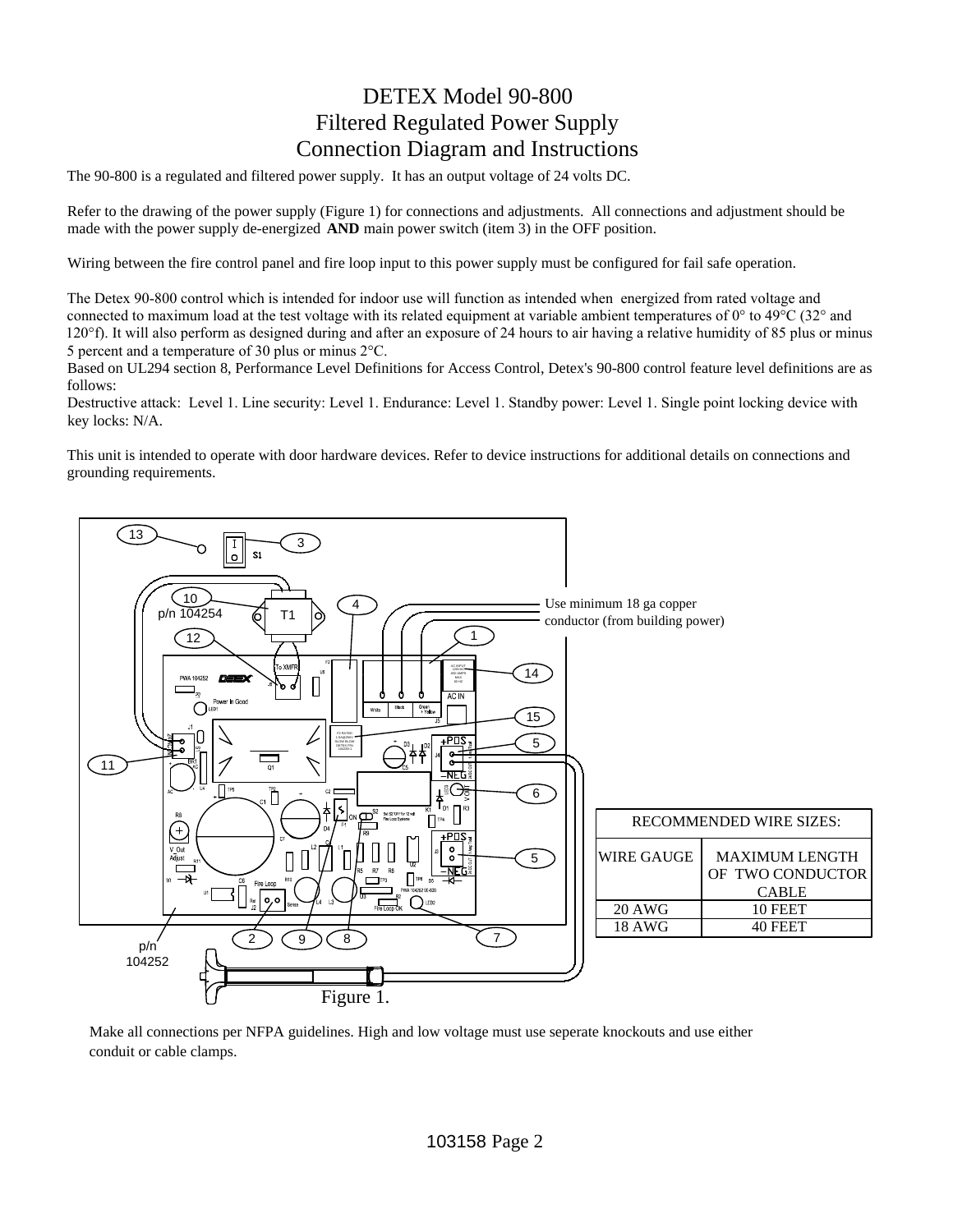1: Main Power Connection (J5). Observe correct terminal connections. Color code requires connections be made per NFPA72. Leave circuit de-energized while installing and servicing unit. Maximum tightening torque: 7 in-lbs (.79 Nm)



2: Fire Loop Control (J2).

The fire loop control requires a connection be made between the Sense and Ret terminals. Some locking devices require this terminal be connected to the building fire system. For independent operation a jumper wire may be used to

make the connection. When the connection is made, the power supply outputs 24 volts at J3 and J4. LED 2 will also light when the circuit connection is made (See Item 7).

If the circuit is open, the output relay is de-energized and the output of the power supply is turned off. The fire loop terminal is polarity sensitive and has an adjustable sense voltage (See Item 8).

The Ret is connected to the circuit board ground.

**Note: Each power supply should have an independent fire alarm relay.**

Maximum tightening torque: 5.3 in-lbs (.6 Nm)



This switch can be used to de-energize the power supply for service and adjustments. High voltage is still present inside the enclosure (including T1 Item 10) as long as the main power at J5 is still energized. Caution should be used when performing service even when this switch is used.









4: Main Power Fuse (F2).

This is a slow blow fuse and protects the main power into the power supply PWA and transformer. If the fuse fails, check and correct the cause of the overload before replacing with GMT 1.5A fuse.

5: Output Terminals (J3, J4). The power supply outputs 24 volts at a maximum of 1 amp total current. The output is protected by a thermally resetable fuse (F1, Item 9). The output is DC, and the PWA is marked with dual polarity indicators. Maximum tightening torque: 5.3 in-lbs (.6 Nm)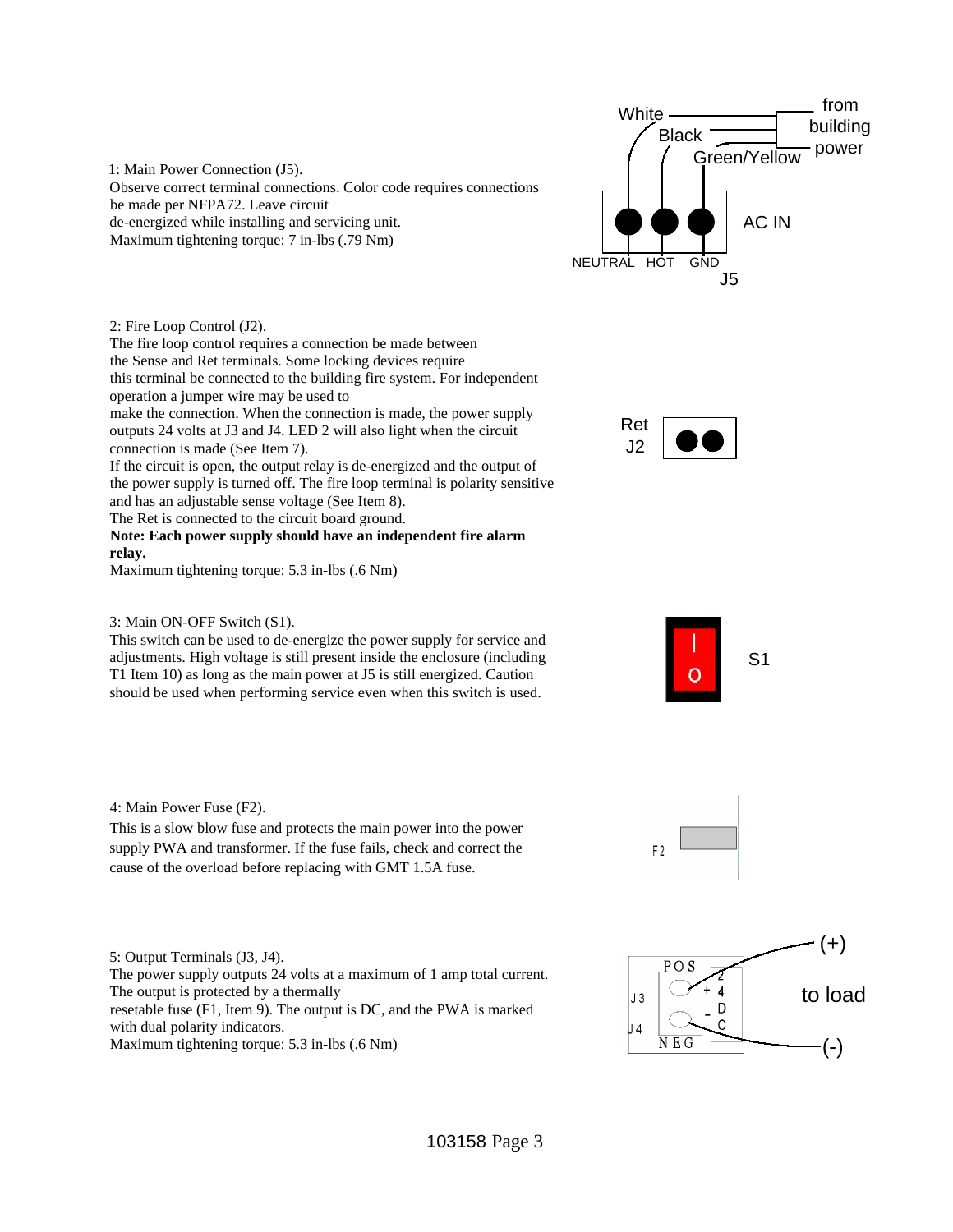6: Power Output Good (LED 3). The LED will glow red when the PWA is operating normally and J3 and J4 are energized.

7: Fire Loop Active (LED 2). The LED will glow red when the Fire Control output terminal is connected correctly.

8: Fire Loop Voltage Select (S2).

This switch selects the sense voltage of the fire loop circuit. It is set at the factory to "24", resulting in a sense voltage of 24 volts. For systems requiring 12 volt sensing, slide the switch to the "12" position.

9: 24 Volt DC Thermal Fuse (F1).

This fuse protects the output of the PWA from overloading. It requires no adjustment and will return to proper operation once the cause of the overload is found and corrected.

10: Class 2 50 V/A Transformer (T1). This transformer is supplied by Detex and is rated for proper operation with this power supply. Replace with Detex part number 104254.

11: 24 Volt AC input (J1) from transformer secondary. This input is connected at the factory. Maximum tightening torque: 5.3 in-lbs (.6 Nm)

12: Fused high voltage to transformer primary. This input is connected at the factory. This terminal block has at least 120 VAC live when the AC input at J5 is energized. Maximum tightening torque: 5.3 in-lbs (.6 Nm)













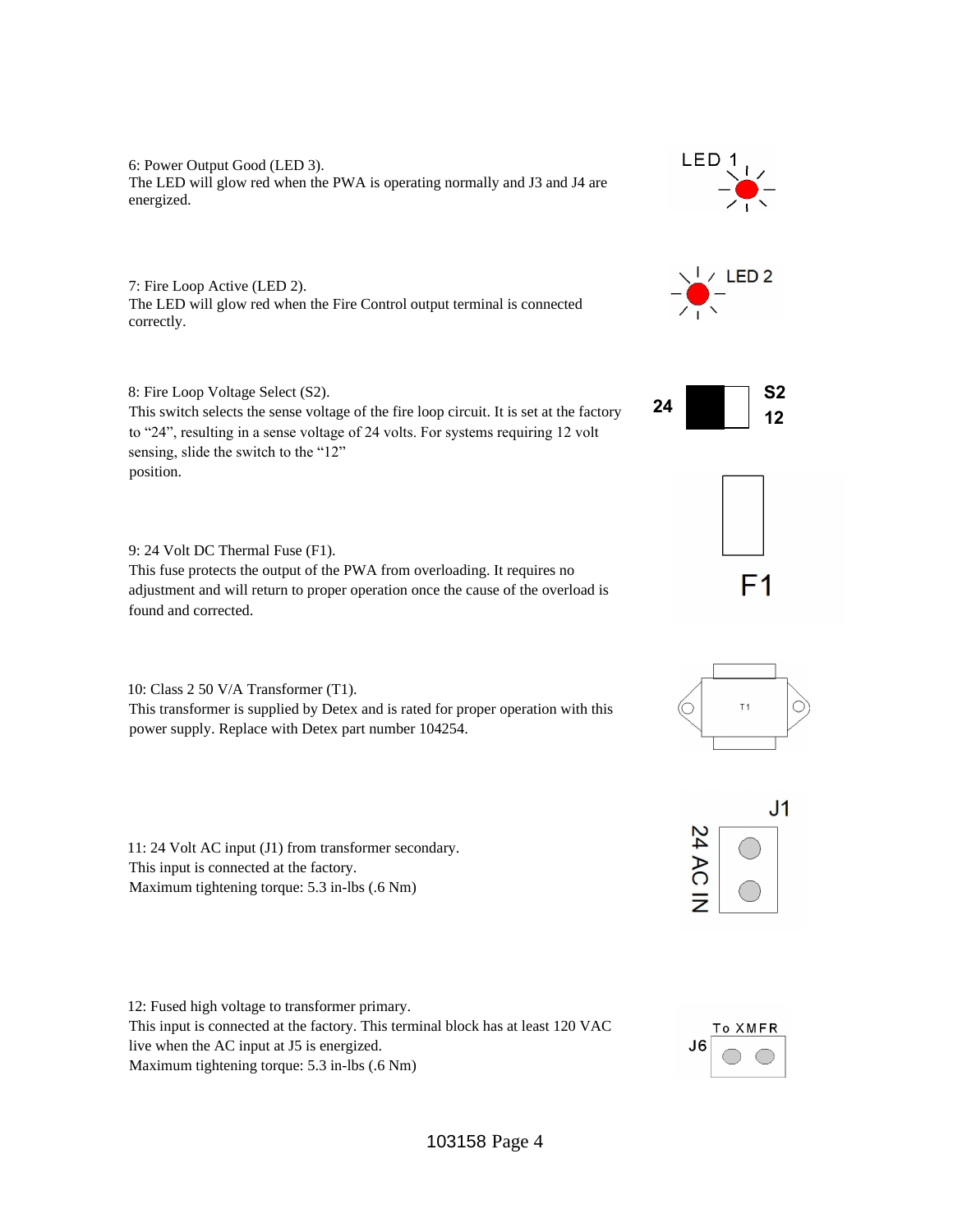13: LED System Indicator on Front Cover. This Led glows green when the unit is energized, S1 is 'ON' and the PWA inputs are working normally.





14. AC Input Rating: This is the required AC power input to this power supply.

15. Fuse Rating: Only replace fuse with the type rating specified by this label.

F2 RATED 1.5A@250V SLOW BLOW DETEX P/N 104267-2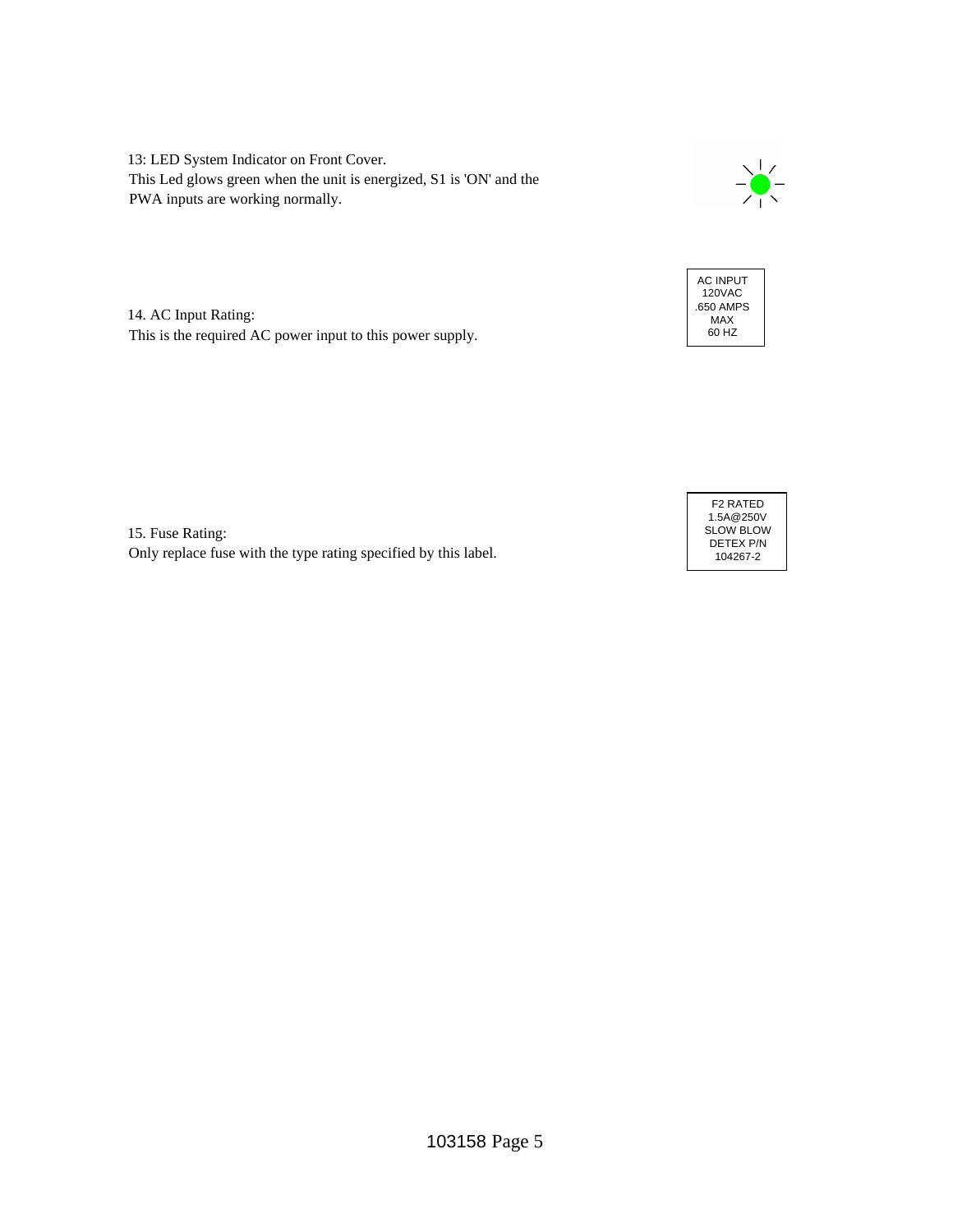### **90-800 Testing and Trouble Shooting**

- 1. The green LED on the cover indicates High Voltage is being supplied to the power supply board. If there is no light check F2, replace with same rating and type if blown. Check the load and wiring for proper operation if fuse blows again. Also check incoming power source for disconnect or fault. Make sure S1 is set to 'on'.
- 2. LED 2 indicates the status of the fire loop connection. This connection must be closed for proper operation. If LED 2 does not light, check the following:
	- a) J2 terminal connection to the building fire system. An Isolation Relay is recommended.
	- b) If an isolation Relay is not used, try reversing the wires on the J2 terminal block. Some building fire systems are polarity sensitive.
	- c) Check S2 for proper fire loop sense voltage. S2 is set to 'ON' at the factory for 24 volt DC sense voltage. Set S2 to 'OFF' for 12 volt sense systems.
	- d) If code does not require this connection, a jumper wire may be placed across the terminals of J2.
- 3. When the board is powered, LED 3 will light, indicating the 24 volts DC output is active. If LED 3 is not on, first make sure LED's 1 and 2 are both on, following the listed steps above. If they are both on but LED 3 is off, check for a shorted load or wiring to the load. Remove the load from the J3 (and J4) terminal(s), wait 15 - 30 seconds and see if LED 3 comes on. If so, the load or associated wiring has a short. Correct these faults before reconnecting the power supply.
- 4. Low line voltage: Low input voltage may effect output voltage.
- 5. Shorted load: A shorted load will cause the output voltage and current to turn off. Locate and correct cause of fault.
- 6. Enclosure provides protection against electric shock and fire. Do not open without removing power. Disconnect installed at facilities.
- 7. Only trained personnel should operate or service this equipment.
- 8. WARNING: When replacing F2 fuse, use ONLY a fuse of the same rating and type.

#### **90-800 Maintenance and Spare Parts**

- 1. Replacement Fuse: Detex number 104267-2
- 2. Replacement transformer: Detex number 104254
- 3. Replacement circuit board: Detex number PWA 104252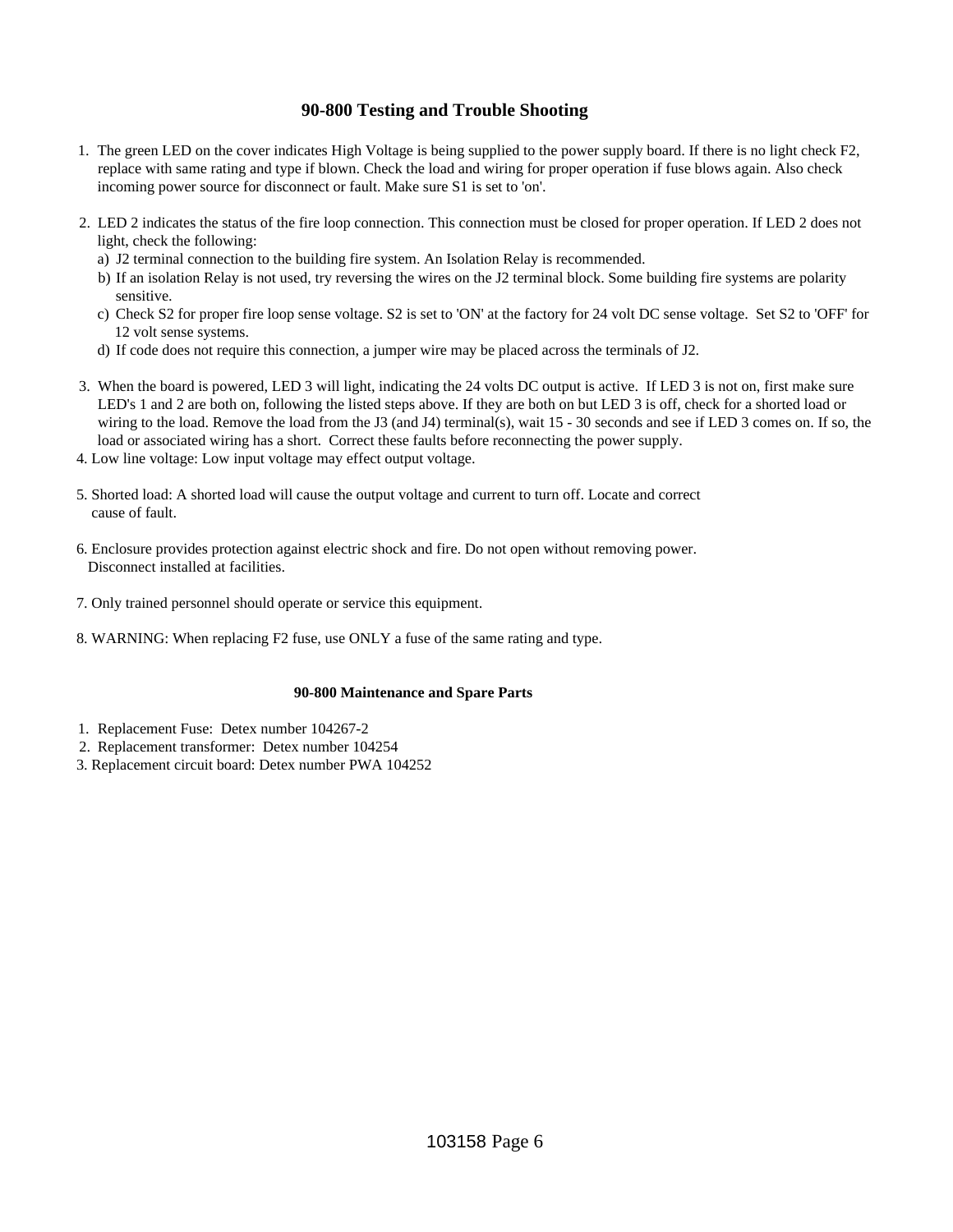Single Page Quick Reference:.



- 1. AC input.
- 2. Building fire loop connection.
- 3. Main On/OFF switch.
- 4. AC input fuse. See label for rating & type.
- 5. 24 VDC output connections (x2).
- 6. DC output active indicator.
- 7. Fire Loop/Panel connection active.
- 8. Fire loop sense voltage select. 24 VDC or 12 VDC.
- 9. PTC resetable output protection fuse.
- 10. Class 2 transformer. Contact Detex for replacement if needed.
- 11. 24 VAC input from transformer.
- 12. Fuse protected AC input to transformer.
- 13. Power good indicator on front panel of Power Supply.
- 14. AC input power requirements.
- 15. Fuse rating